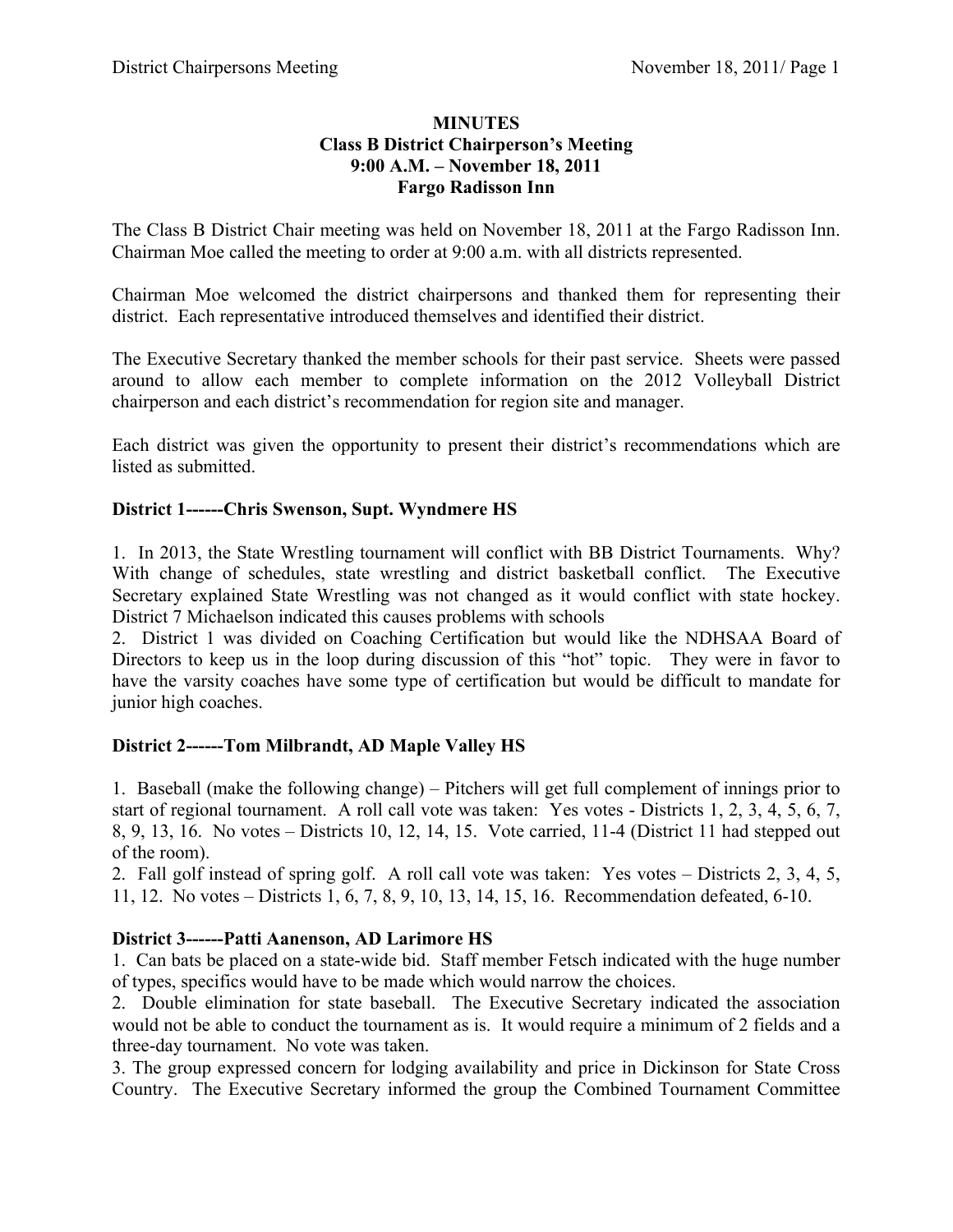will meet December  $7<sup>th</sup>$  to review state tournament sites. A Roll call vote was taken: Yes – Districts 3, 4, 10, 16. No – Districts 1, 2, 5, 6, 7, 8, 9, 11, 12, 13, 14, 15. Defeated, 4-12.

# **District 4------Sandy Laxdal, Prin/AD, Cavalier HS**

### **District 5------Michael Smith, Montpelier, HS**

#### **District 6------Robert Dietchman, Prin/AD, Napoleon HS**

1. The district asked how districts become aligned. Football alignment was questioned for awareness purposes.

2. Inclusion of a "dead period" during summer vacation. Identify a week during the summer in July in which no sporting activities could take place that would include summer leagues, camps, etc. The Executive Secretary shared many conflicts that would be created such as the Rumble on the Red. Although Montana has a dead period, wrestlers are entering as independent unattached individuals during dead period. This could cause problems for current North Dakota athletes if there was a dead period. Suggested would be around July  $4<sup>th</sup>$ . Suggested support for continued study. It was clarified a dead period could be scheduled in July A roll call vote was taken. Yes – Districts 2, 6, 10, 12, 13, 15. No – Districts 1, 3, 4, 5, 7, 8, 9, 11, 14, 16. Vote defeated, 6-10.

3. Consideration for an alternate date for regional track meets in case of inclement weather. Consider alternative dates and/or places for regional meets. Brandt asked why the region track meet could not be delayed until Monday. It was shared a time element would make this difficult. Karla asked for clarification as to how the current policy works. Michaelson also indicated during regular season schools host during the week, why not regions? Brandt stated this could conflict with graduation or final exams. Also, there is a conflict with the Fargo marathon on that Saturday.

4. Open gyms need to be designated "sport specific". This is asked to be considered for safety and effectiveness of having more than one sport at a time operating during open gym hours. It was asked to have it up for discussion. It was stated open gym is meant to be for open recreation, not specifically designed for out of season practice for particular teams. A roll call vote was taken: Yes – Districts 1, 6, 10, 11, 13. No – Districts 2, 3, 4, 5, 6, 7, 8, 9, 12, 14, 15, 16. Vote defeated, 5-11.

### **District 7------Karla Michaelson, AD Carrington HS**

1. Discussion on three divisions in football. Rationale: The last 10 years have seen a decline in the number of football programs due to more football coops. Less travel for students, coaches, and fans. Is the Football Committee talking. Chairman Moe informed the group a survey will be sent out next week asking a number of questions.

2. Move region track to Friday with a make-up date on Saturday. No further discussion.

### **District 8------Randy Loing, Prin. AD Rolla HS**

1. Concerns with district placement if the Lakota/AE coop application for volleyball is approved. This will be added to the realignment committee recommendations. Will there be any realignment to allow District 8 to remain at 6 teams?

2. Discussion was held concerning the Dakota bowl 9:00 a.m. start.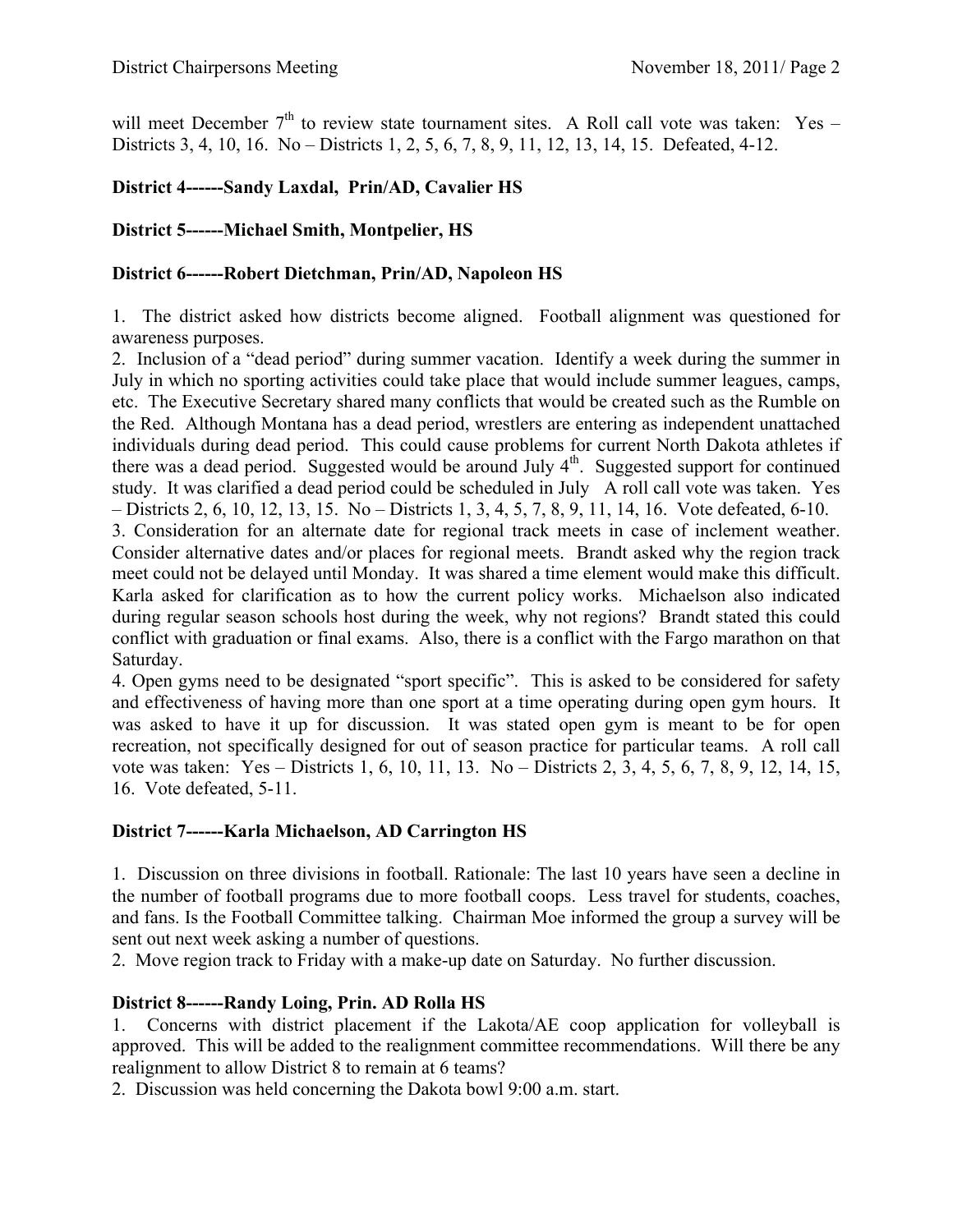3. There was concern for the cost of webcasting. It was suggested to go to pay per view. The Executive Secretary asked if anyone is charging for regular season contests? District 15 Enget stated BEK refused to webcast if charged so they are not charging after much discussion by their board. District 14 Lunde asked to consider prices in the event a football playoff game is across the state. The Executive Secretary informed the group the various charges for webcasting, and televising as listed in the NDHSAA Policy Manual.

### **District 9------Janet Erhardt. Center HS**

No recommendations.

## **District 10-----Brandt Dick, Supt. HMB HS**

1. Coaches Education was previously discussed

2. Regional track optional dates were previously discussed.

3. In response to District 13's recommendation, would the NDHSAA be willing to have local districts choose whether they want district tournaments or a super regional for one sport but not all. Example, hold a super regional for volleyball but not basketball.

4. Concern for mandatory coaches education. District 12 Krueger stated their school has all their coaches take the Fundamentals of Coaching, the concussion course and first aid although availability for this course is difficult.

## **District 11-----Jeff Lind, Supt. Rugby HS**

No recommendations.

### **District 12-----Lyall Krueger, AD Surrey HS**

1. Regional volleyball tournament to stay at the Minot Auditorium.

2. Would like to have the option of using the colored volleyball. Dist 1 asked to have this addressed again this year. If voted down, would like more rational as to why it was previously voted down. Would like to have it considered again this year. The rational shared the fundamental reason it is easier to teach spin. A straw vote was taken  $-8-7-1$ .

3. Fall Golf (split amongst AD's). Vote was previously taken.

- 4. Use Friday for Regional Track Meets (jointly discussed with Dist. 11)
- 5. Switching of Volleyball and Girls Basketball (jointly discussed with Dist. 11)

6. Also, has there been any discussion on switching boys' & girls BB?

Would like to see the state set a fee for line judges for regional tournaments. Suggested to take back to the NDOA committee. It was mentioned not all line judges are registered officials.

# **District 13-----Kevin Morast, AD Hettinger HS**

1. Allow Region VII (Districts 13 and 14) to eliminate district tournaments and host a super regional. (a) Districts 13 and 14 would give up district play and receive two additional games to be played during the trial period. (b) Each regional team would play each other for seeding of the regional tournament. (c) Teams 1-4 would receive an automatic bid to the regional tourney. (d) Teams seeded 5-12 would have a play-in game at the site of the higher seed to determine the other four regional teams. (e) Regional tournament play would consist of 8 teams, single elimination in the first round with semi-finals,  $3<sup>rd</sup>$  and  $4<sup>th</sup>$  and championship games to follow on regional dates. Rationale: As district team numbers decline, it is our feeling that the district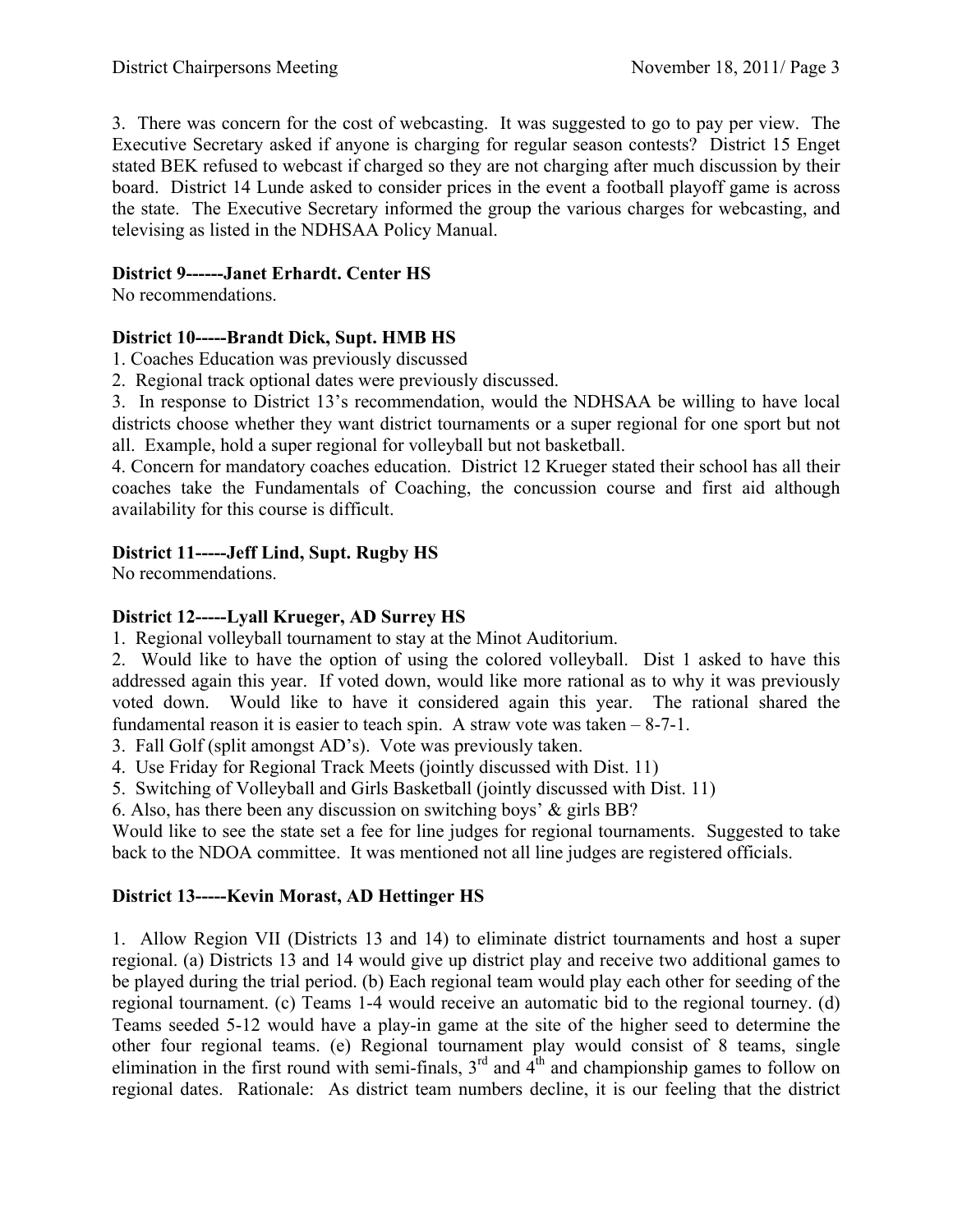tournament is no longer of any use. To have a three-day tournament to eliminate only two teams from play seems unproductive. Region VII would like a two-year trial to attempt to fix the issue of fewer teams and unproductive district tournaments. Brandt asked if this would be an option, could their two districts agree to advance two teams from each district and have a four-team regional tournament. Lunde shared the region format would be a little different with extra regional games for more revenue. Also, this would place more importance on regular season.

Lind stated their district may be more interested in the four-team region concept rather than a super regional to keep district tournaments in Class B towns. Brandt asked are there any regions that have more than 16 teams. There were none. Swenson indicated the districts will have to do something down the road and support this experiment. Brandt stated if this is allowed, other regions should have their option too. Lunde shared their district started with volleyball and District 13 also included basketball. A straw vote was taken resulting in a 13-3 vote.

2. There is an issue with region wrestling as there are a number of open spots. The district discussed the concept of two regions, an east and west tournament with the top 8 wrestlers from each region advancing to state. A Roll call vote was taken. Yes – Districts 1, 2, 6, 8, 10, 11, 12, 13. No – Districts 3, 4, 5, 7, 9, 14, 15, 16. Vote defeated 8-8

## **District 14-----Mitch Lunde, Beulah HS, AD**

1. Consider a Labor Day exemption to allow football to be played on Tuesday or change the six day rotation. Fetsch indicated the Football Advisory has been discussing this and will meet. Krueger stated they may be forced to play a game on Saturday because they can't get officials for Friday. This interferes with the 7-day rule. Suggested change it to a 6-day period. That may be more workable. This will be left for the Football Committee to present the wording for this proposal.

2. Additional information was shared on the concept of a Super-regional for VB/GBB/BBB (a) each team would play everyone in the regional to determine seeds, 1-12. (b) seeding would be based on regional games. (c) Top four seeds would automatically advance to regional quarterfinals. (d) 5-12, 6-11, 7-10 and 8-9----played at home site, with all revenue going to NDHSAA after expenses. (e) teams would not be re-seeded.

### **District 15-----Lynn Enget**

1. With the concussion policy there is a need to lobby the legislators to clean up the language to identify who is considered to be an appropriate medical person.

2. Expressed concern about region officials. Spouses or parents should not be considered for contracts for regional tournaments. It was noted with the number of officials retiring in the northwest area, this becomes more difficult.

### **District 16-----Maggie Townsend/AD**

1. Set regional volleyball tournament semi-final and championship matches to begin at 5:00 p.m. Following discussion, it was asked if each region make the starting time optional each region. A roll call vote was taken resulting in a unanimous yes from all 16 districts.